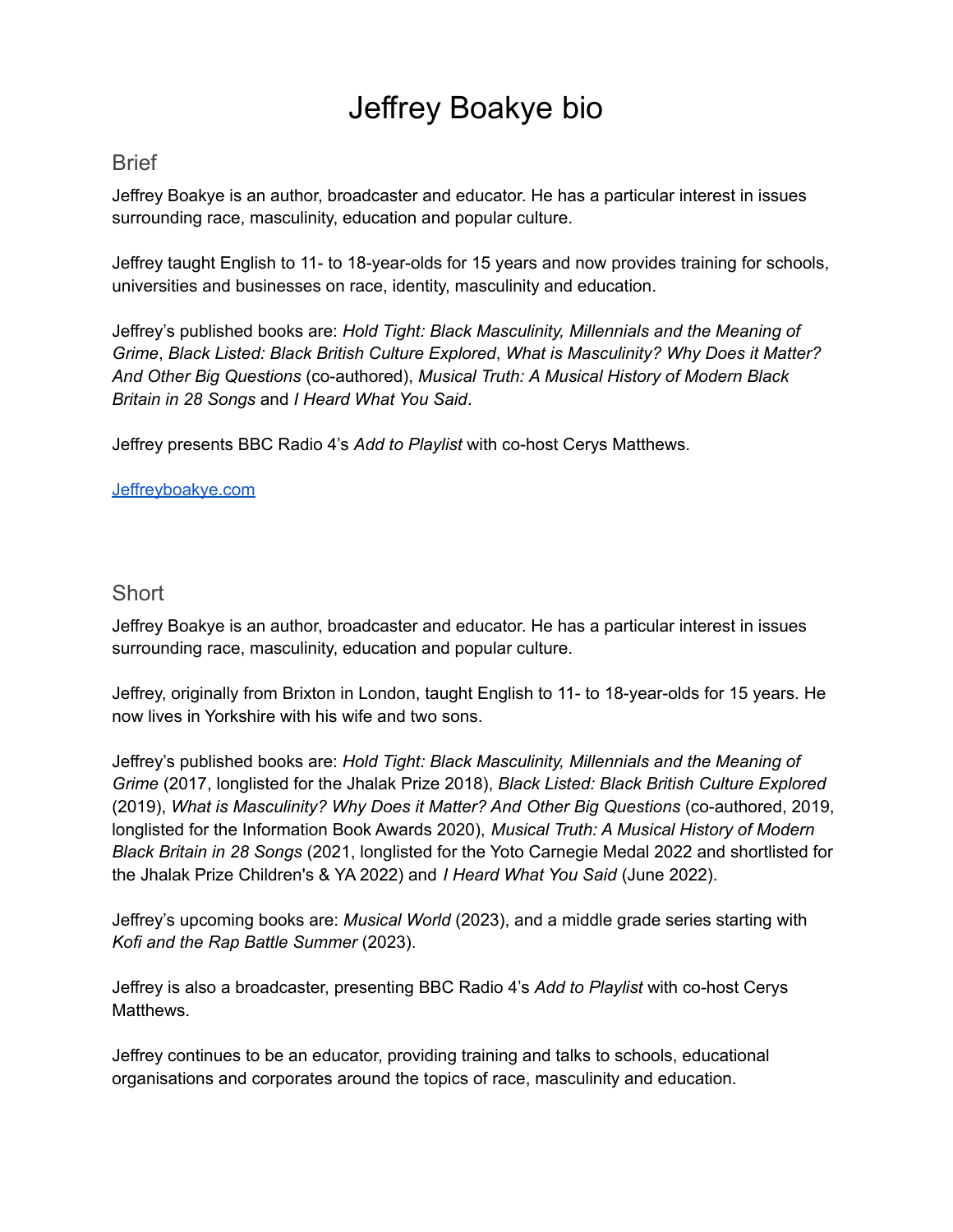[Jeffreyboakye.com](https://www.jeffreyboakye.com/) [@jeffreykboakye](https://twitter.com/jeffreykboakye)

## Full

Jeffrey Boakye is an author, broadcaster and educator. He has a particular interest in issues surrounding race, masculinity, education and popular culture.

Jeffrey, originally from Brixton in London, taught English to 11- to 18-year-olds for 15 years. He began teaching in West London, before moving to East London where he established a successful English department at School 21, and then Yorkshire where he now lives with his wife and two sons.

Jeffrey started writing his first book, *Hold Tight: Black Masculinity, Millennials and the Meaning of Grime,* in 2015 when cradling his first born son in the early hours. *Hold Tight* was published in 2017 and is recognised as one of the first seminal books on grime music and was longlisted for the Jhalak Prize 2018. Jeffrey started writing his second book, *Black, Listed: Black British Culture Explored*, when cradling his second born son in the early hours. Published in 2019, *Black, Listed* was praised by David Lammy MP as '[a book that] gives a voice to those whose experience is persistently defined, refined and denied by others'. Jeffrey's third book, *What is Masculinity? Why Does it Matter? And Other Big Questions*, a co-authored book for children on masculinity, was also published in 2019 and was long-listed for the Information Book Awards 2020. Jeffrey broke with tradition and wrote *What is Masculinity* without a baby in his arms. *Musical Truth: A Musical History of Modern Black Britain in 28 Songs*, was published in hardback in June 2021 and longlisted for the Yoto Carnegie Medal 2022 and shortlisted for the Jhalak Prize Children's and YA 2022. Jeffrey's latest book, *I Heard What You Said* was published in June 2022. Jeffrey's upcoming books are: *Musical World* (2023) and a middle grade fiction series starting with *Kofi and the Rap Battle Summer* (2023).

Jeffrey is also a broadcaster, presenting BBC Radio 4's Add to Playlist with co-host Cerys Matthews. He has also presented two episodes of BBC Radio 4's Word of Mouth and appears on numerous other radio shows and podcasts.

Jeffrey is also an occasional journalist, writing for numerous publications including Writer's Mosaic, The Quietus, The Guardian and The Financial Times.

Jeffrey continues to be an educator. He provides training and talks to school staff and teachers, other educational professionals and students, and corporates on a range of topics, focusing on race, masculinity and education. Jeffrey also provides sessions to school students on modern black British history, race and identity and masculinity.

[jeffreyboakye.com](https://www.jeffreyboakye.com/) [@jeffreykboakye](https://twitter.com/jeffreykboakye)